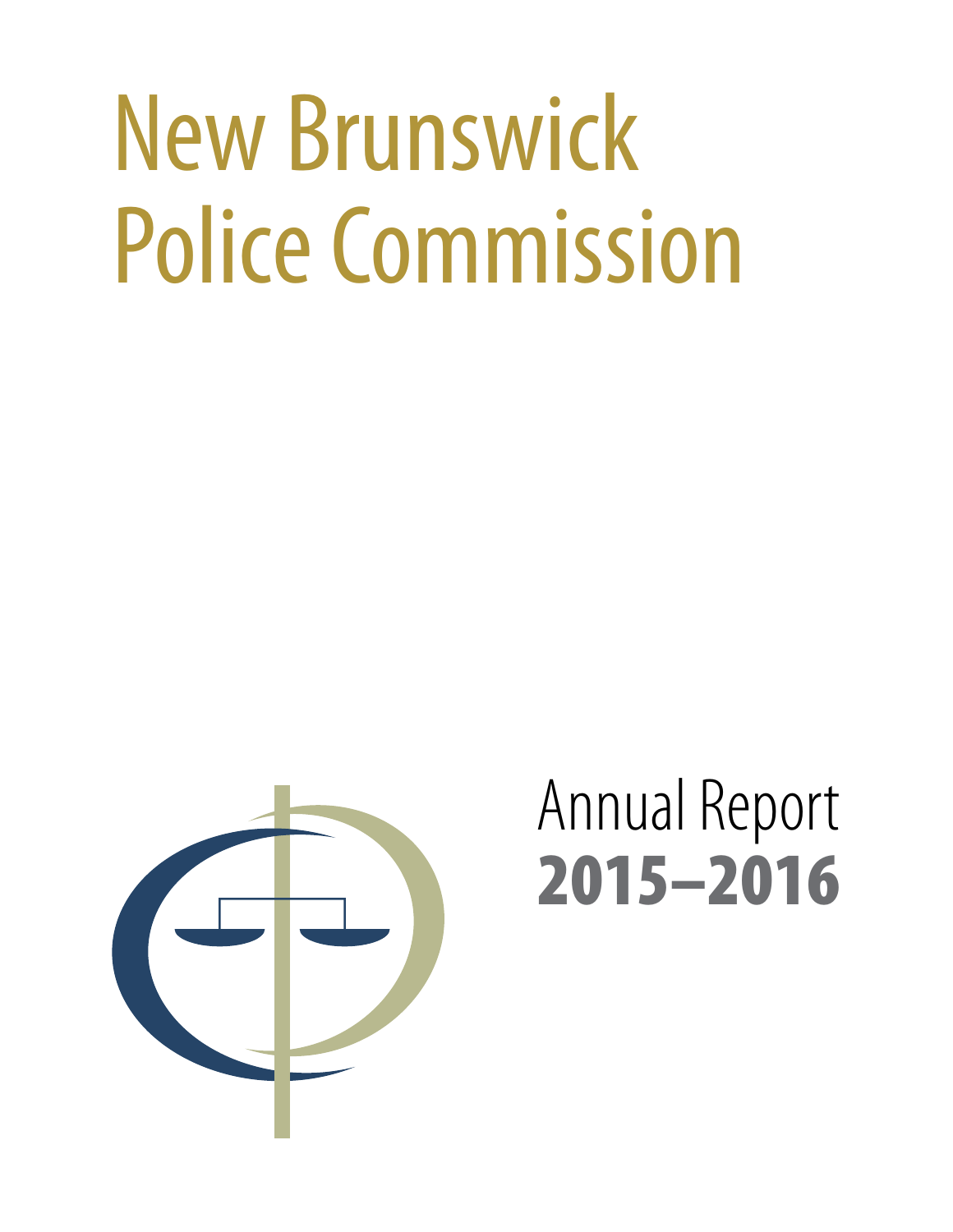#### **New Brunswick Police Commission Annual Report 2015-2016**

Province of New Brunswick PO 6000, Fredericton NB E3B 5H1 CANADA

[www.n](http://www.nbpolicecommission.ca)bpolicecommission.ca

ISBN 978-1-4605-0959-3 (bilingual print edition) ISBN 978-1-4605-0960-9 (PDF: English edition)

ISSN ISSN 0822-1774 (Bilingual print edition) ISSN ISSN 0822-1774 (PDF: English edition)

10999 | 2017.01 | Printed in New Brunswick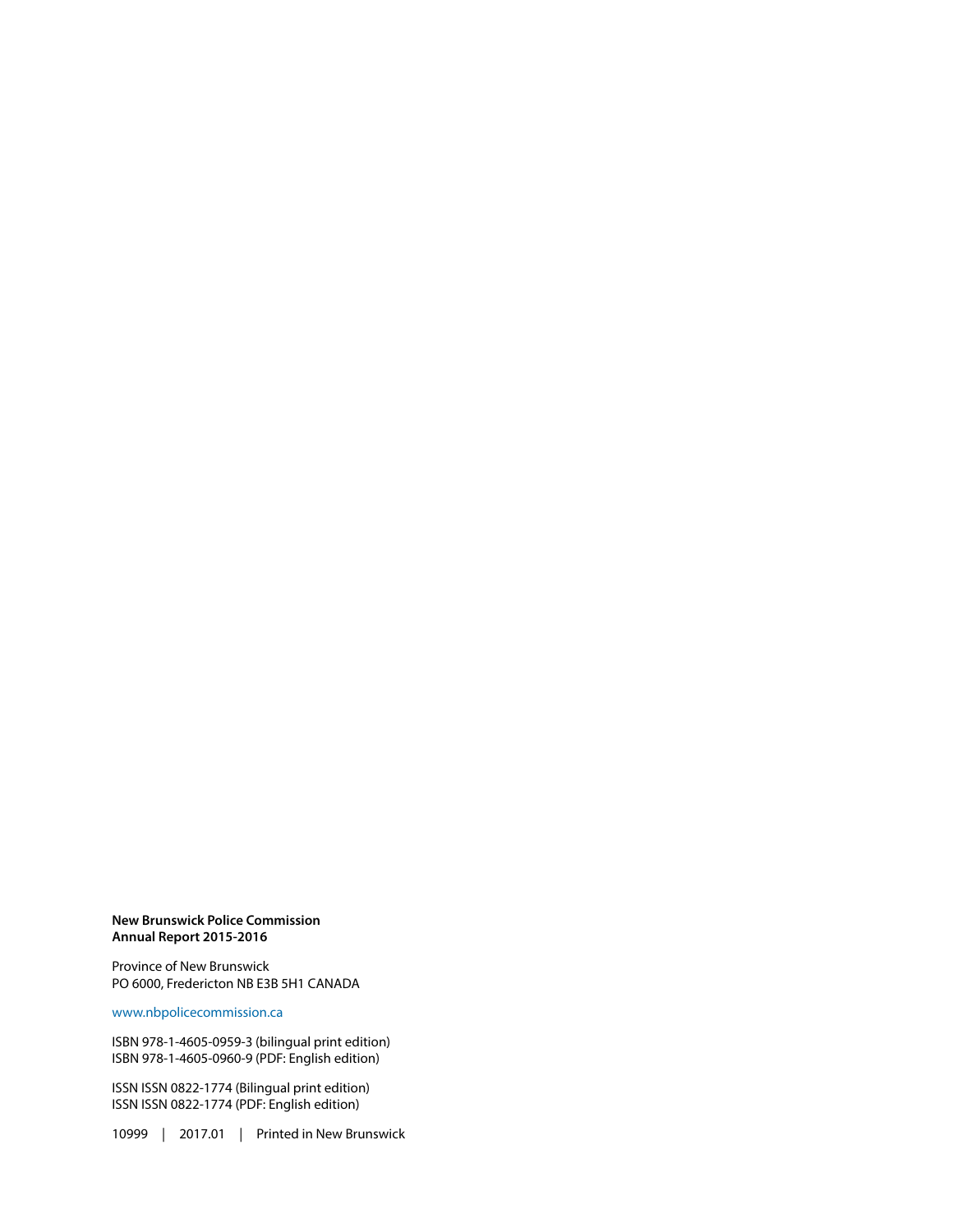#### Transmittal letters

#### **From the Minister to the Lieutenant-Governor The Honourable Jocelyne Roy Vienneau Lieutenant-Governor of New Brunswick**

May it please your Honour:

It is my privilege to submit the Annual Report of the New Brunswick Police Commission, Province of New Brunswick, for the fiscal year April 1, 2015, to March 31, 2016.

Respectfully submitted,

Senis Candy

Honourable Denis Landry Minister

#### **From the Chair to the Minister Honourable Denis Landry Minister of Justice and Public Safety**

Sir:

I am pleased to be able to present the Annual Report describing operations of the New Brunswick Police Commission for the fiscal year April 1, 2015, to March 31, 2016.

Respectfully submitted,

m Comin

Ron Cormier Chair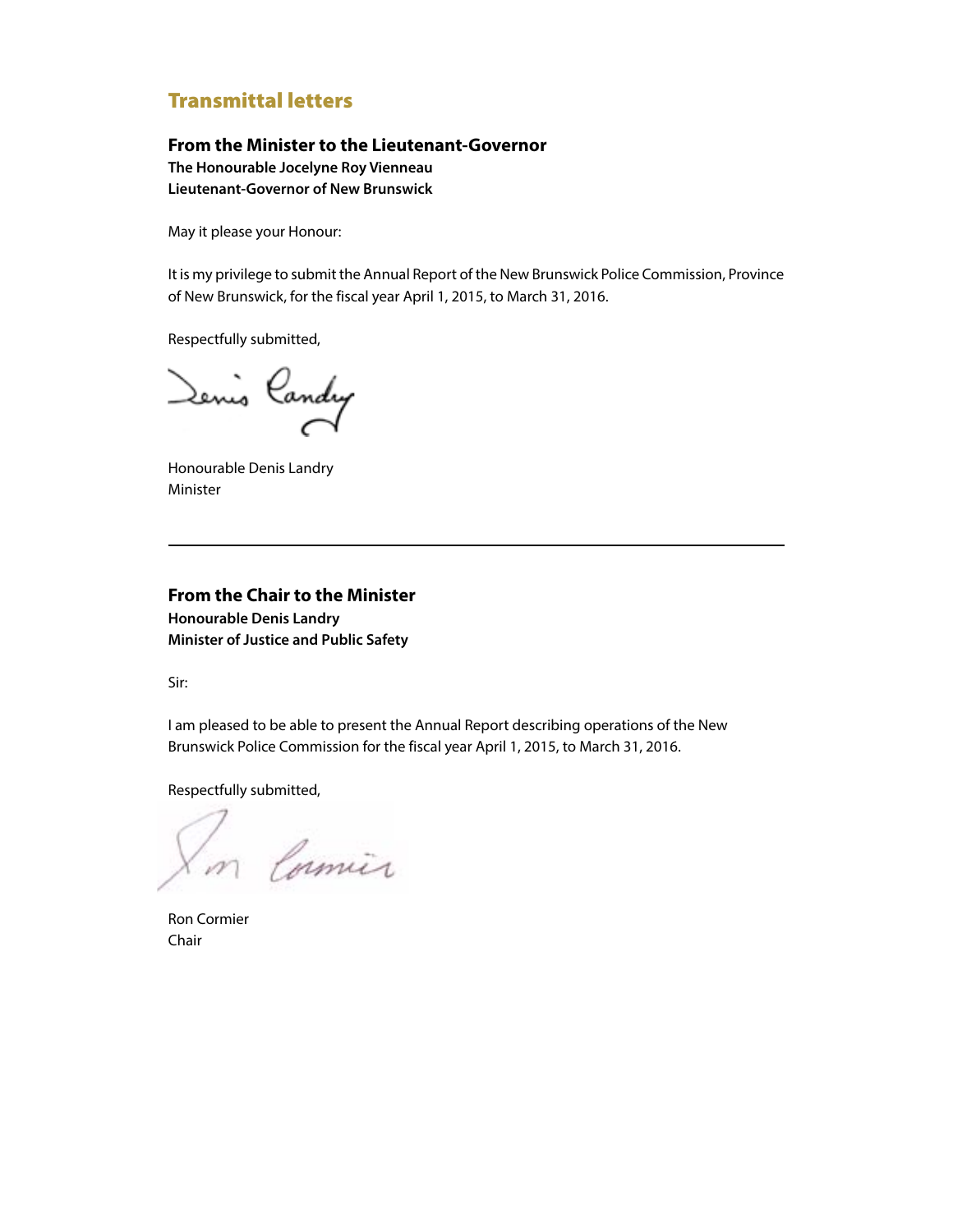### Table of contents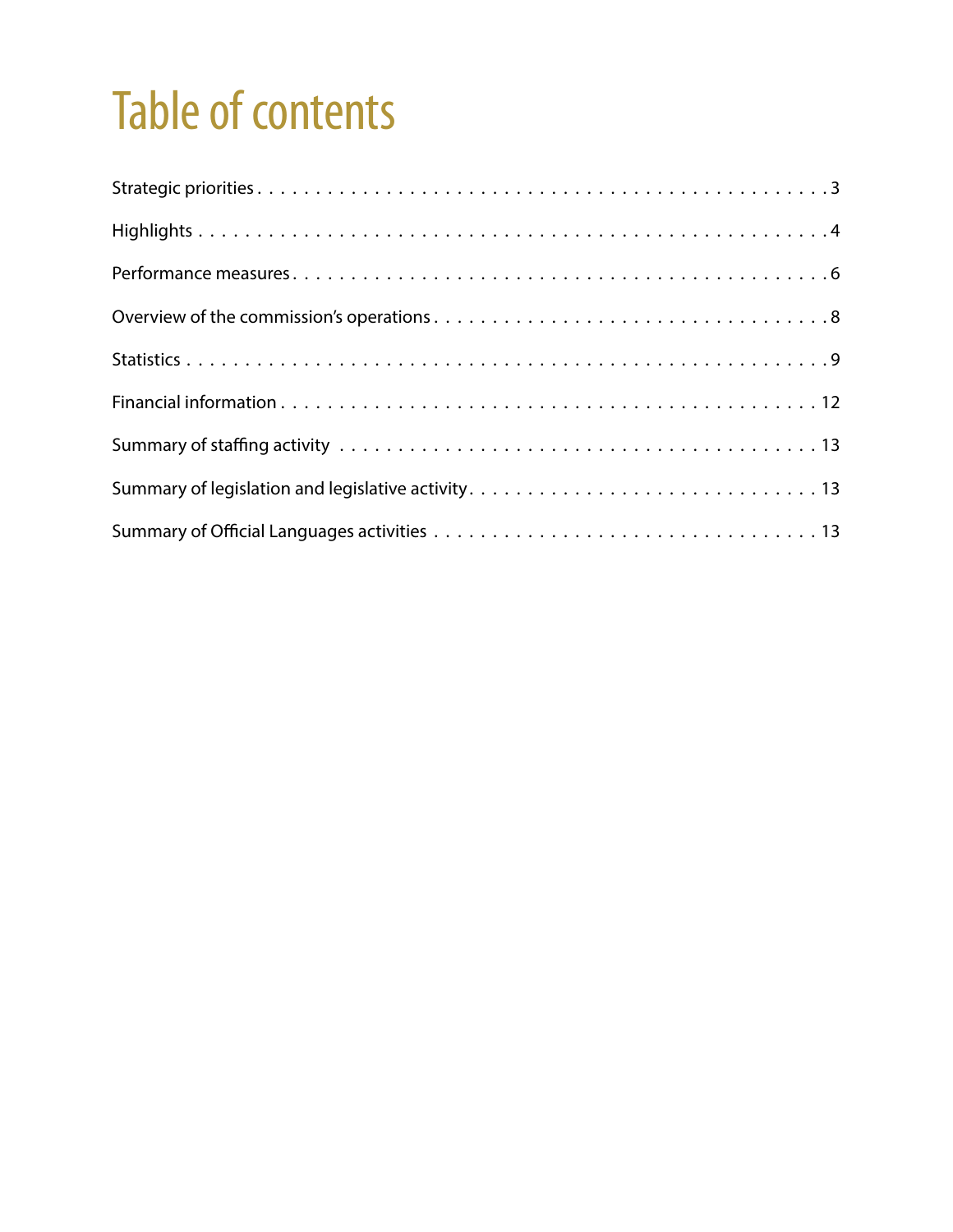### Chair's message

Fiscal year 2015-2016 was one of the most active periods in the history of the New Brunswick Police Commission. After serving as a commission member for nearly three years and acting vice-chair for a year-and-one-half, I was appointed chair in October 2015. France Levesque-Ouellette and Lynn Chaplin were appointed as members in 2015.

The commission met with the editorial boards of English and French newspapers as part of our outreach program to inform the public of our role and mandate.

The commission has faced several challenges since the New Brunswick *Police Act* was amended in 2008. Many of these challenges have resulted from discrepancies and vagueness in the Act. As a result, and considering the public interest, the commission invited stakeholders such as the chiefs of police, civic authorities and RCMP, to a five-day workshop to examine issues about the Act that required amendments. These sessions were held in Fredericton in October and November 2015. The following February, the commission forwarded to the Department of Justice and Public Safety a position paper identifying 31 issues of concern that it hoped would be addressed in the upcoming revision of the Act.

The commission continued a research project on the adequacy of policing. The New Brunswick Social Policy Research Network prepared an evidence-based approach for a three-day session to be held in the spring of 2016. The Department of Justice and Public Safety proposed to take over the project from the commission. The commission agreed, but it retained responsibility for administering and financing the first segment of the project, held in Fredericton. The commission will continue to support the Department of Justice and Public Safety to bring this important project to a successful conclusion.

The commission started an initiative with the New Brunswick Community College, Collège communautaire du Nouveau-Brunswick and the Atlantic Police Academy to design the training required to assess and enhance the level of ethics among police and new hires.

For the first time, the commission held one of its quarterly meetings at a First Nations community. The meeting, followed by a presentation to the chief and band council, took place at St Mary's First Nation on March 17, 2016. It was well received, and meaningful discussions followed.

The commission was tasked with a number of high-profile conduct cases. This took considerable effort and coordination from staff to address the numerous inquiries and expectations from the civic authorities, police chiefs, media and public. I commend them for a job well done.

The New Brunswick Police Commission strives to make sure the public maintains confidence in our police forces and the men and women who risk their lives for the maintenance of law and order in this province.

m Comier

Ron Cormier Chair, New Brunswick Police Commission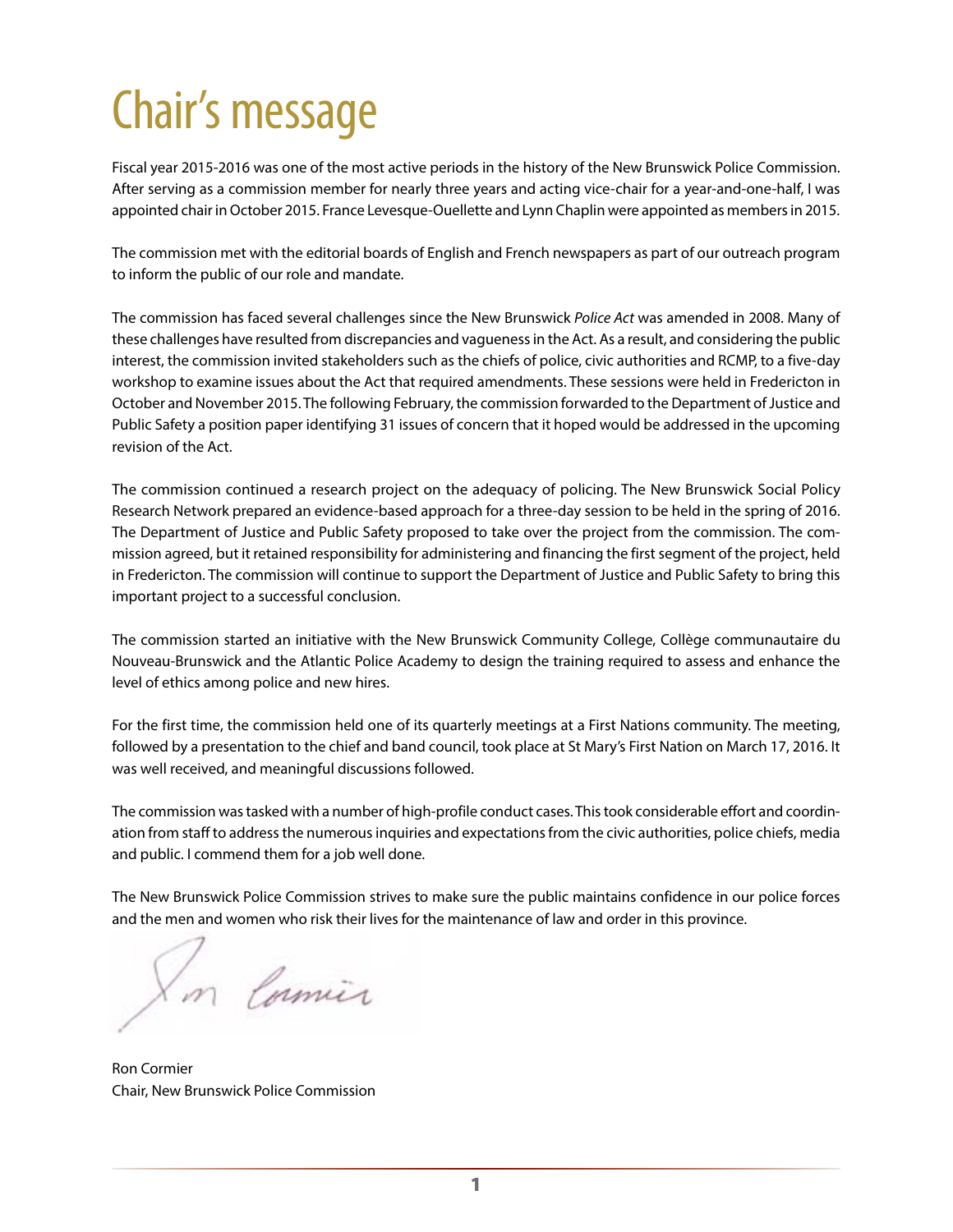### <span id="page-5-0"></span>Strategic priorities

#### Strategy management

The **Government of New Brunswick** (GNB) uses a formal management system built on leading business practices to develop, communicate and review strategy. This process provides the public service with a proven methodology to execute strategy and continuously drive improvement.

The development of the strategy, using the formal management system, starts with a strategic vision of *Moving New Brunswick Forward*. This vision is anchored in four strategic themes which include:

- **1.** *More jobs* Creating the best environment for jobs to be generated by New Brunswickers, by businesses, by their ideas, by their entrepreneurial spirit, and by their hard work. This includes providing seamless support to businesses, leveraging new technologies and innovation by supporting research and development, and developing a skilled workforce by improving literacy and education.
- **2.** *Fiscal responsibility* Getting New Brunswick's fiscal house in order through a balanced approach to decrease costs and increase revenues.
- **3.** *Best place to raise a family* Designing social programs to make life more affordable and make New Brunswick the best place to raise family.
- **4.** *Smarter government* Providing taxpayers with better value for their money by transforming the culture of government by eliminating waste and duplication, adopting new innovations in technology to improve services and savings and improving accountability measures.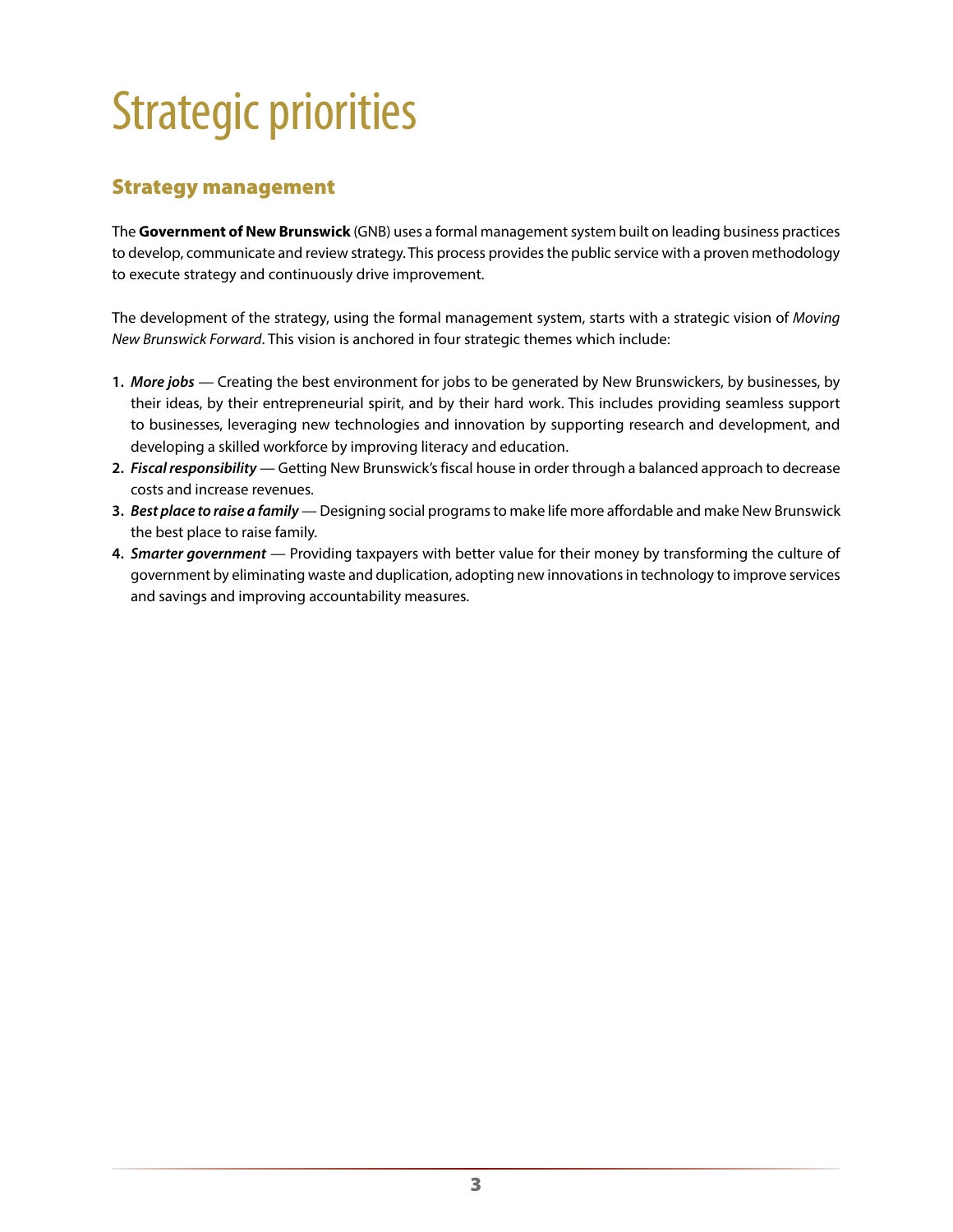### <span id="page-6-0"></span>**Highlights**

#### **During the 2015-2016 fiscal year, the New Brunswick Police Commission focused on these strategic priorities:**

- *The commission met three times. In Fredericton on May 21, 2015, it had an opportunity to develop its strategic direction for the upcoming year. In Grand Falls on Nov. 9, 2015, it met with town council and the members of their police force. At St. Mary's First Nation on March 17, 2016, it met with the band council.*
- *To support a better understanding of the police disciplinary process, the commission started mapping the disciplinary stages. Once the project is completed, the commission hopes to publish the process map on its website and in future annual reports.*
- *The commission maintained its membership in the Canadian Association for Civilian Oversight of Law Enforcement (CACOLE). It was unable to attend the annual planning workshops in Ottawa and the international conference in Saskatoon due to government-wide travel restrictions. These meetings, which the commission has attended as a founding member of the association, promote national consistency in civilian oversight of law enforcement in Canada. A continued absence from attending these meetings will lessen the profile of New Brunswick and weaken the capacity of the association to explore a truly national perspective of issues governing law enforcement oversight.*
- *The commission's primary focus was research and development with respect to police ethics and values, specifically post-officer misconduct and preemployment hiring. The commission undertook a partnership with the New Brunswick Community College, Collège communautaire du Nouveau-Brunswick, numerous academics and subject matter experts and the Atlantic Police Academy. This project culminated in the commission's Ethics and Values Evaluation and Renewal (EVER) program, which addresses the ability of a police officer subject of a disciplinary process to reintegrate into the ethics and values culture of his or her police force. While the program remains under development, the addition of a pre-employment ethics and values assessment and ongoing renewal training will be pursued to conclude the project within the next fiscal year.*
- *The commission began consultations with the New Brunswick Social Policy Research Network to determine how to define adequate policing. The commission maintains a mandate to ensure that the provincial government and municipalities are ensuring adequate policing but does so without any clear understanding of what defines "adequate." With a better understanding of this, the commission hopes to develop a resource allocation model for the nine municipal and regional police forces. The commission expects the first phase to begin in April 2016.*
- *A protracted arbitration hearing, administered by the commission, concluded with the resignation of the subject officer from the Beresford-Nigadoo-Petit-Rocher and Pointe-Verte (BNPP) Region Police Force.*
- *The commission also experienced an increase in the number of* Police Act *proceedings it assumed. Most were at the request of the chief of police, given that the chief wished to protect the public perception of impartiality of their office in addressing the comportment of the subject officer. The commission began two investigations but suspended them once it became apparent that the allegations required a criminal investigation.*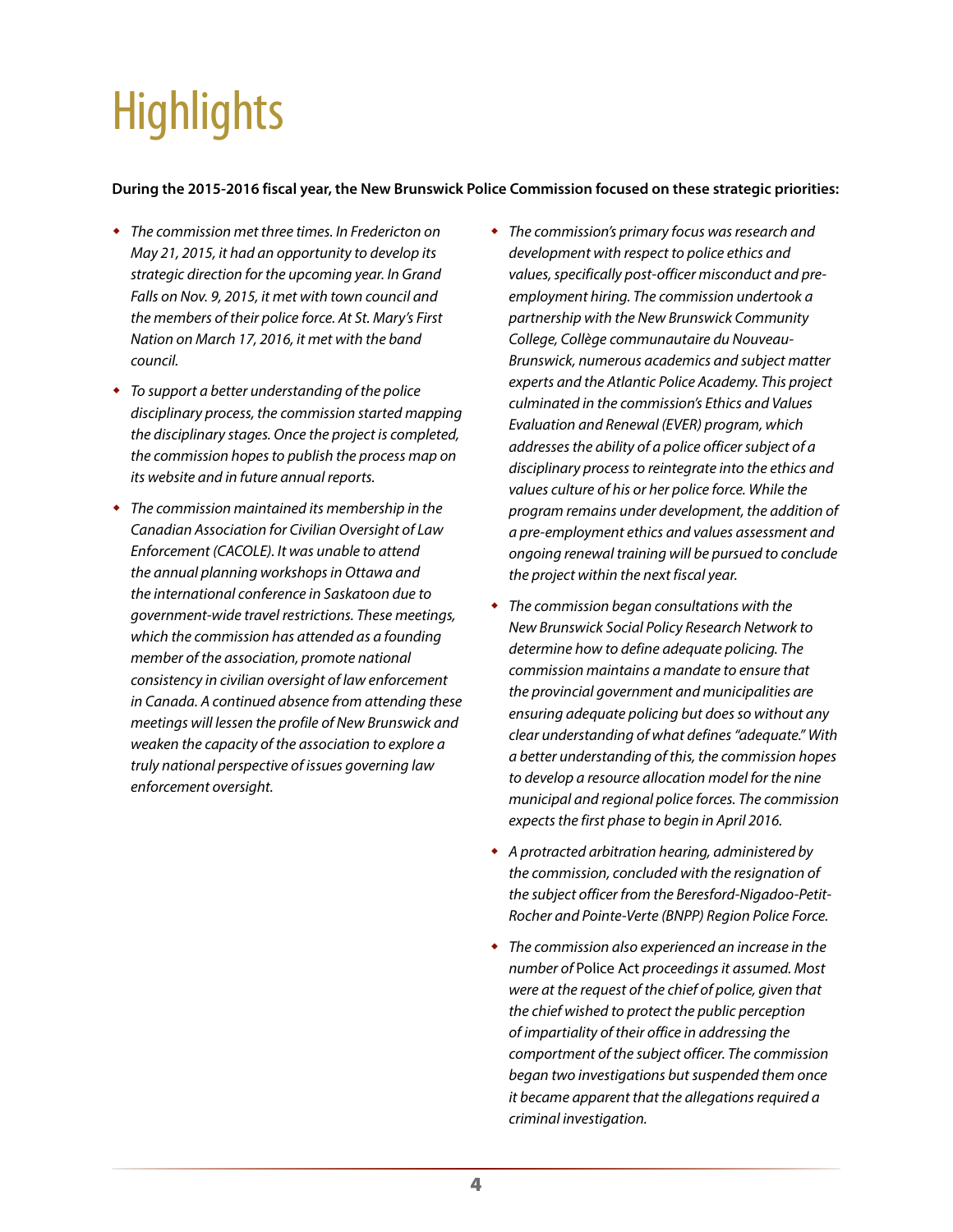- *For the first time since the mid-1980s, the commission exercised its authority under the Act to investigate the adequacy of a police investigation. The commission had intended instigating the investigation on its own motion; however a request from the municipality's board of police commissioners to conduct this review reinforced the need for the action. The commission appointed an investigator but suspended the investigation when criminal proceedings were reactivated pending an appeal.*
- *Sadly, police were involved in the first shooting death of a civilian in many years. The two subject officers were criminally charged for the death of a suspect they were investigating. The commission suspended its investigation pending the conclusion of criminal proceedings against the officers.*
- *The commission developed a position paper with respect to revisions to the* Police Act *for which the Department of Justice and Public Safety was contemplating consultations during the summer of 2016. In October and November 2015, the commission hosted a five-day workshop with representatives from the chiefs of police, RCMP and civic authorities. The commission asked these representatives to help refine the paper. While the police labour representatives and the department were invited to participate, both chose not to attend.*

.

- *Acting on its mandate to examine any matter relative to policing in New Brunswick, the commission undertook discussions with academia as to the prevalence of youth radicalization in Canada and the role of police in its prevention. Given the presence of expertise at St. Thomas University, the commission will be pursuing this issue further to foster a deeper understanding of the issue within the police community.*
- *Since December 2015, the commission has been operating without a permanent vice-chair. It has made numerous overtures to the government to address this shortcoming. While the commission has been structured to incorporate seven members, it continues to operate with five members, with the expiration of the term of two members expected in December 2016.*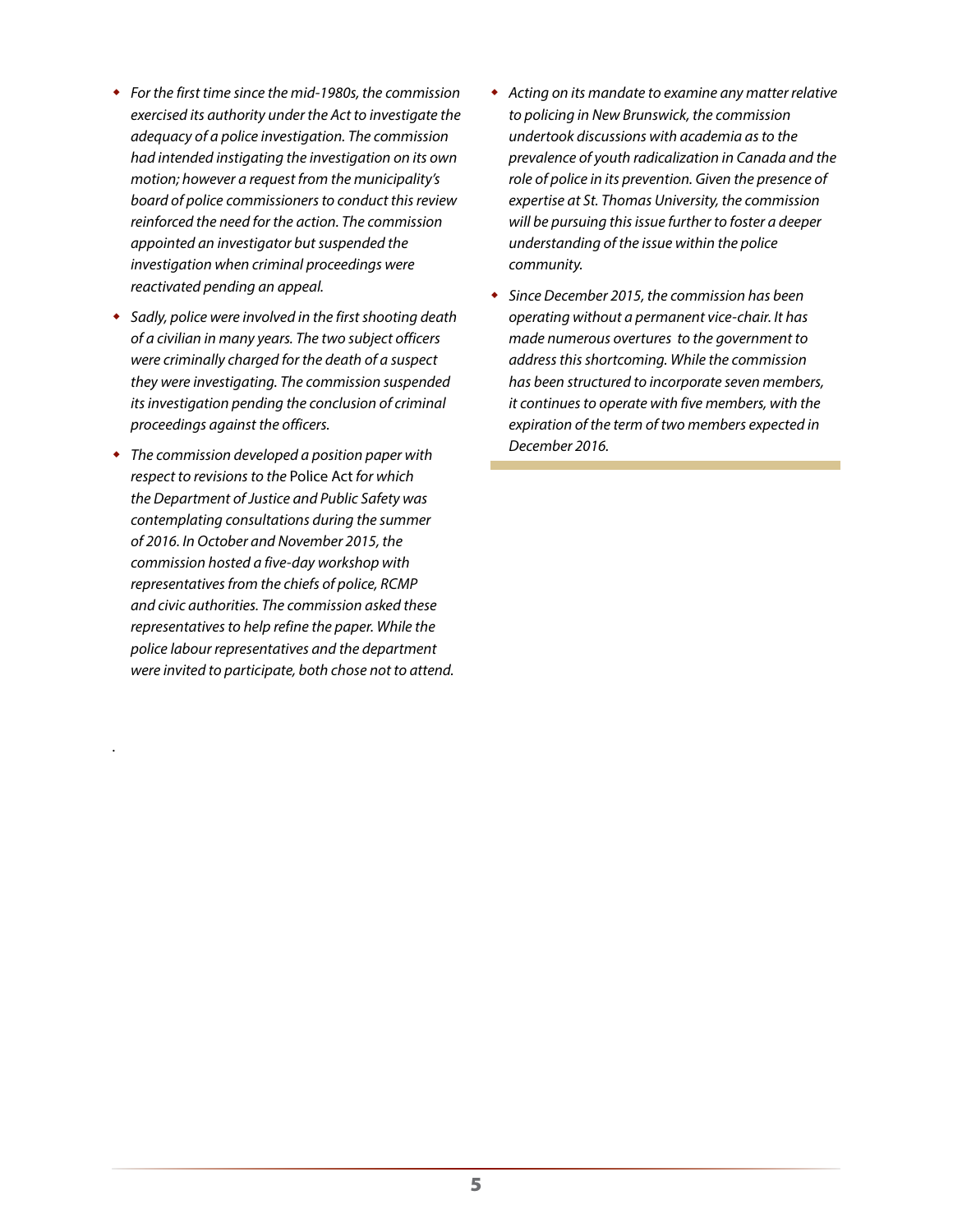### <span id="page-8-0"></span>Performance measures

| Safeguarding the public interest                                                                                                                                     | <b>Measures</b>                            |
|----------------------------------------------------------------------------------------------------------------------------------------------------------------------|--------------------------------------------|
| Promote increased understanding of the commission's mandate and<br>role with civic authorities, police officers and civilian employees, and<br><b>First Nations.</b> | Number of outreach presentations.          |
| Facilitate standardization of disciplinary decisions.                                                                                                                | Number of published arbitration decisions. |

#### Safeguarding the public interest

#### **Objective of the measure**

Promote increased understanding of the commission's mandate and role.

**Measure** Number of outreach presentations.

#### **Description of measure**

An outreach presentation was delivered to stakeholders, partners, civic authorities and/or law enforcement personnel describing the *Police Act* and the mandate and authorities of the commission under the Act.

#### **Overall performance**

The commission delivered presentations to the City of Grand Falls and its police department as well as a presentation to the band council of the St. Mary's First Nation.

#### **Why do we measure this?**

While the commission's responsibilities and involvement in the disciplinary overview of police forces are becoming better known, the authority granted to the commission under the *Police Act* are not as well-known or understood. The commission's mandate to examine any issue related to policing in all police jurisdictions (including the RCMP) is not understood by the police forces and much less by the civic authorities and First Nation band councils. A better understanding of the commission's role by stakeholders, partners, civic authorities and law enforcement can foster greater accountability to the public interest. An increased number of these presentations expands the information available and increases familiarity with the commission.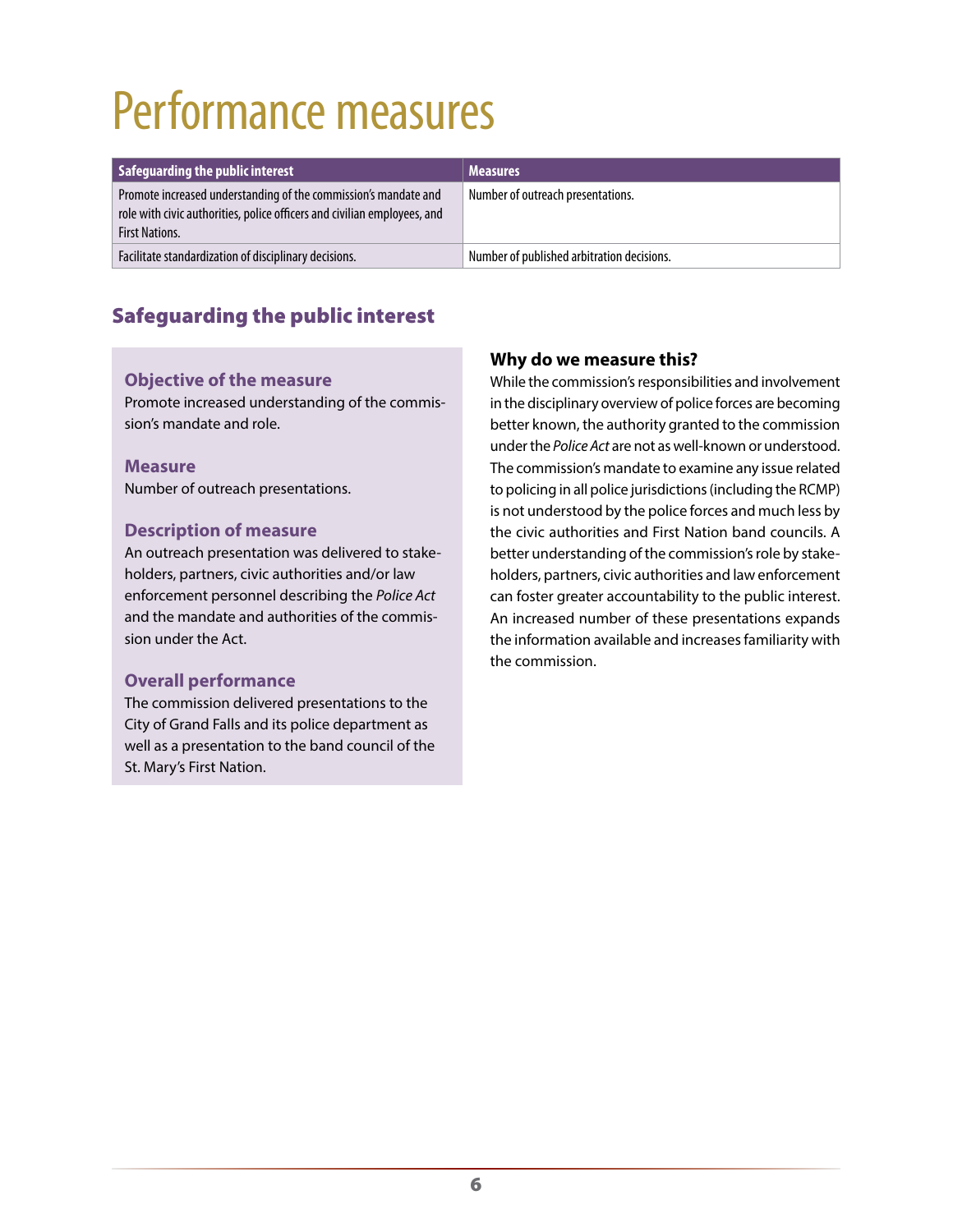#### Safeguarding the public interest

#### **Objective of the measure**

Facilitate standardization of disciplinary decisions.

#### **Measure**

Number of published arbitration decisions.

#### **Description of measure**

Arbitrator's decisions of imposed disciplinary and corrective measures are public documents under the *Police Act*. The decisions may be published to complement the Act's mandate, to correct and educate the police population with respect to appropriate conduct. Having the decisions published provides precedents for civic authorities, chiefs of police, police member representatives and arbitrators to evaluate the level of discipline that may arise from violations of the *Code of Conduct* under the Act. This availability promotes consistency in disciplinary decisions, thus fostering greater accountability to the public.

#### **Overall performance**

In 2015-2016, all of the arbitration decisions rendered were published on the commission's website. Furthermore, the commission developed a table of national disciplinary decisions relative to police officers across Canada that resulted in a subject officer's termination. Within this same table, the commission highlighted cases where the subject officer claimed that Post Traumatic Stress Disorder contributed to the misconduct. Content in this table is researched and updated annually.

#### **Why do we measure this?**

A greater number of arbitration decisions being posted ensure a larger repertoire of situations to reference, increasing consistency in the administration of the disciplinary process. Consistency in the process improves public confidence.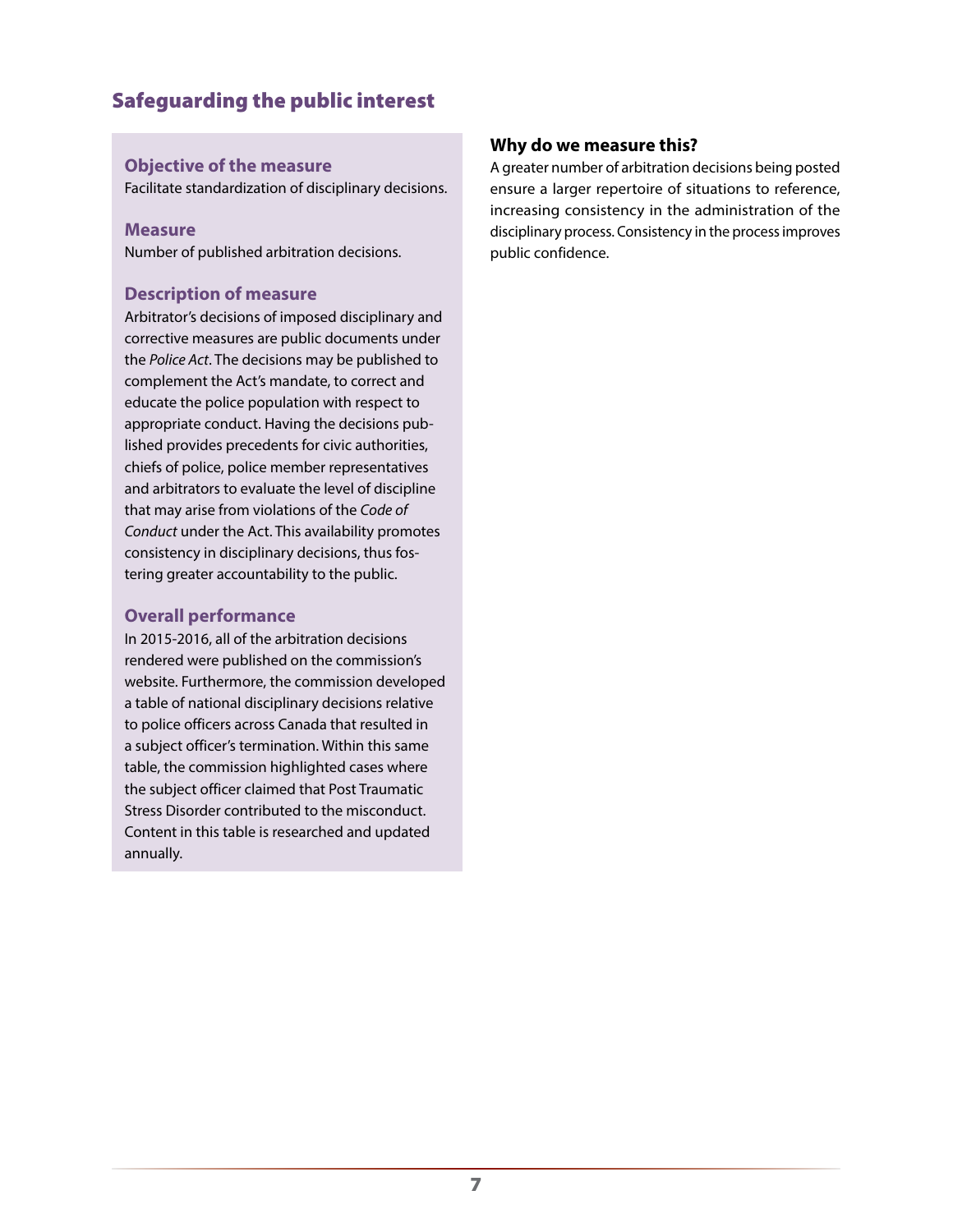### <span id="page-10-0"></span>Overview of the commission's operations

The New Brunswick Police Commission has as its mission, "*To safeguard the public interest in New Brunswick Policing*."

Roles of the commission:

- the investigation and determination of complaints by any person relating to the conduct of a member of a municipal or regional police force;
- the characterization and review of conduct, service or policy complaints relating to municipal or regional police forces;
- the investigation and determination of any matter relating to any aspect of policing in any area of the province, either on its own motion, at the request of a board or council, or at the direction of the Minister of Justice and Public Safety;
- the determination of the adequacy of municipal and regional forces and the RCMP within the province, and whether each municipality and the Government of New Brunswick are discharging its responsibility for the maintenance of an adequate level of policing; and
- the ensuring of consistency in disciplinary dispositions through maintenance of a repository of disciplinary and corrective measures taken in response to *Police Act* breaches.

The commission consists of three permanent full-time employees reporting to the chair of the commission. It was structured in 2015-2016 with four members receiving nominal remuneration for the days they participate in meetings or reviews.



#### High-level organizational chart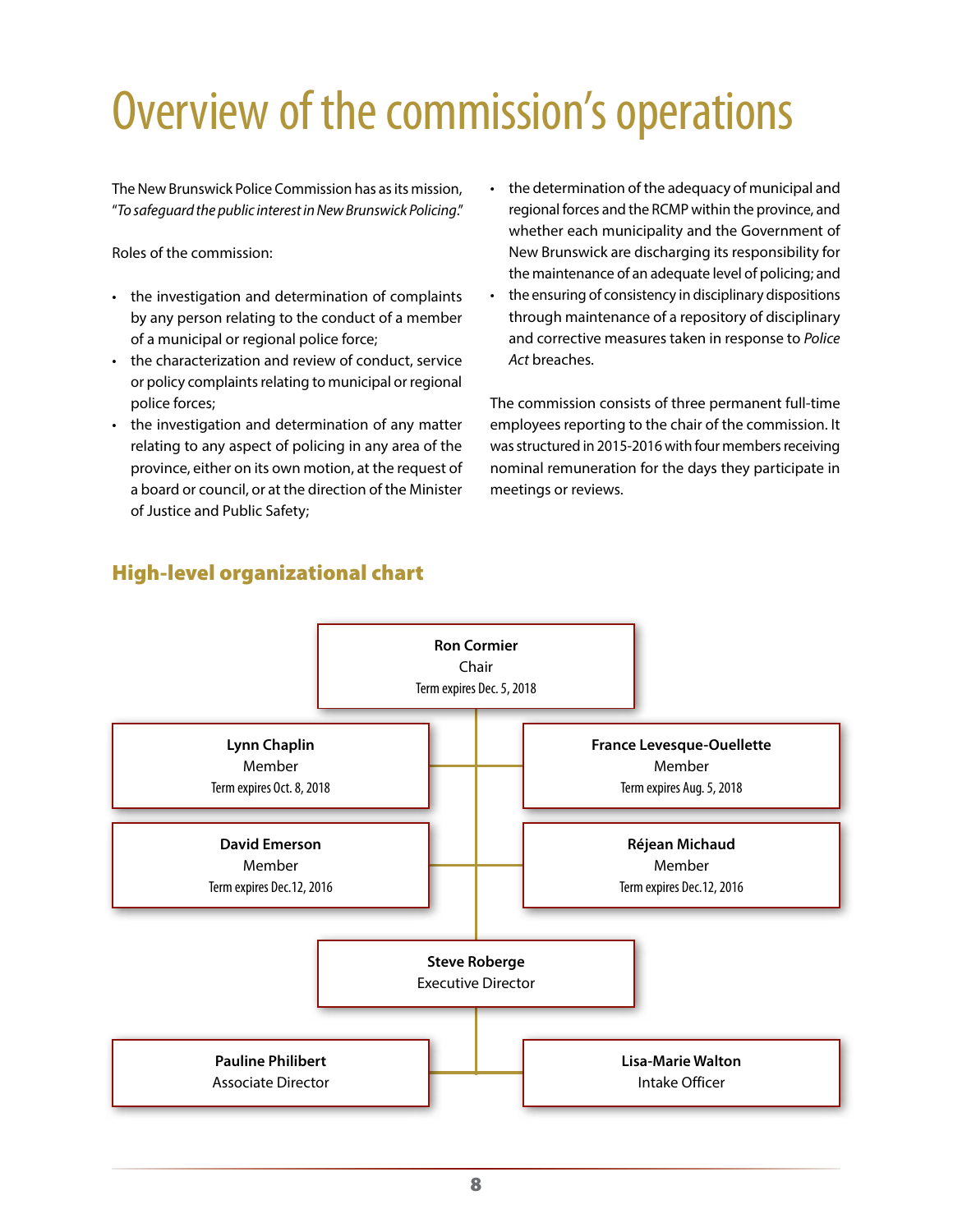### <span id="page-11-0"></span>**Statistics**

#### **Preamble**

The commission received and monitored 62 files, which consisted of Conduct, Service and Policy complaints as well as any combination thereof.

The commission hears three kinds of complaints:

- A Conduct Complaint: A complainant alleges that the conduct of a police officer is inappropriate (for example: an officer is alleged to have used excessive force while arresting a complainant). For a complaint to be considered a Conduct Complaint, the officer must allegedly have breached one or more of the items under s. 35 of the *Code of Professional Conduct – Police Act*.
- A Service Complaint: The complainant alleges that the police force or officer has failed to provide them with service or an inappropriate level of service (for example: an officer is alleged to have taken a longer than reasonable amount of time to respond to a call for service).
- A Policy Complaint: The complainant alleges that the policy of a police force is either ineffective or non-existent (for example: an officer is alleged to have conducted personal business while in uniform and no policy is in place to address this).

#### **Breakdown of files**

The commission received 39 complaints concerning allegations uniquely related to conduct; 15 related to the service and/or policy of a police force; two contained allegations relating to conduct as well as service and/or policy and are included in both the Conduct Complaints and Service and Policy complaints details below; and, six were deemed "Other" as they were unable to be processed. Files are unable to be processed and, therefore, listed as "Other" status for the following reasons: the complaint exceeded the time limit for filing, the complaint was not within the enumerated breaches of the code, and/or the complaint was against other agencies such as the RCMP or government departments.

#### **Conduct Complaints**

Forty-one complaints involving conduct were filed against officers employed with municipal and regional police forces. Forty-three officers with one or more complaints were named, resulting in 113 allegations against them.

Most Conduct Complaints alleged that the officer engaged in discreditable conduct. Discreditable conduct includes acting in a manner while on duty that is likely to bring the reputation of the police force with which the officer is employed into disrepute; asserting or purporting to assert authority as a member of a police force while off duty; or being oppressive or abusive to any person while on duty.

Thirty-one of the Conduct Complaints were finalized with 10 remaining outstanding. The disposition of the finalized complaints was as follows: 15 concluded with no further action being taken as there was insufficient evidence that the police officer committed a breach of the code; seven were concluded through a settlement conference; seven were summarily dismissed as they were deemed frivolous, vexatious or not made in good faith; and two were resolved through informal resolution.

A settlement conference is an opportunity for an officer alleged to have breached the code to respond and to reach an agreement with the chief, civic authority or the commission concerning disciplinary and corrective measures. In addition to the seven finalized complaints concluded through a settlement conference, two settlement conferences were conducted relating to complaints filed during previous fiscal years.

An arbitration hearing is held when an officer has allegedly breached the code and either did not present themselves to a settlement conference or when an agreement on suitable disciplinary or corrective measures could not be reached between the chief of police, civic authority or the commission and the subject officer within a reasonable period. The decision of an arbitrator is binding on all parties.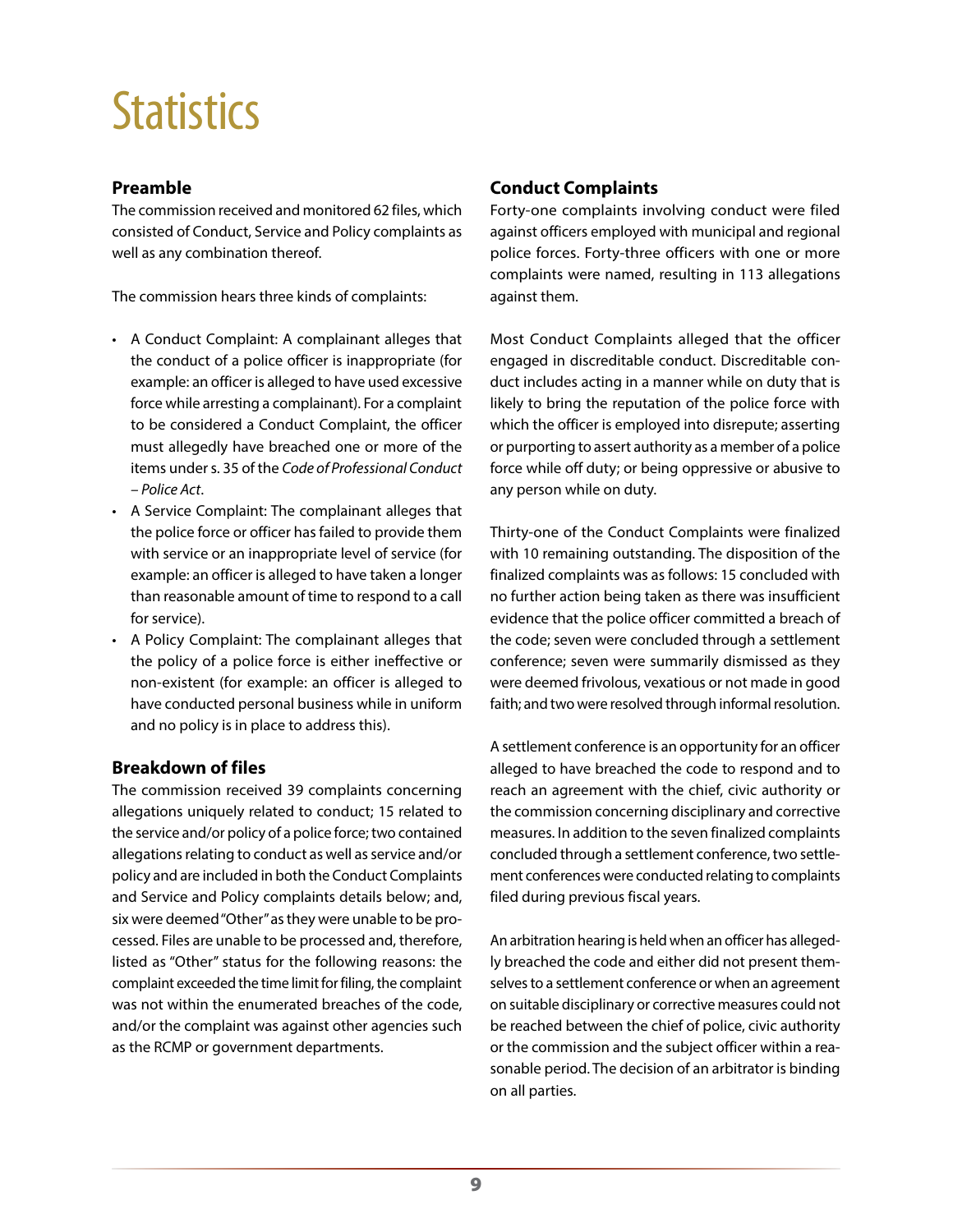For past and present decisions:

• New Brunswick Police Commission: [www.nbpolicecommission.ca/site/en/decisions/](http://www.nbpolicecommission.ca/site/en/decisions/arbitration-hearings) [arbitration-hearings](http://www.nbpolicecommission.ca/site/en/decisions/arbitration-hearings)

Of the complaints filed in 2015-2016, none of the concluded complaints proceeded to an arbitration hearing; however, two arbitration hearings relating to complaints filed during previous fiscal years (Jeff Smiley and Cherie Campbell) were conducted.

#### **Service and policy complaints**

Fifteen complaints relating solely to the service and/or policy of a police force were filed. Two complaints\* that alleged conduct as well as service and/or policy issues were filed, for a total of 17 complaints involving service and/or policy. Fourteen of these complaints were concluded by the end of the fiscal year. Of the concluded complaints, seven were resolved; three were deemed unfounded; two were deemed frivolous, vexatious or not made in good faith; and two were withdrawn by the complainant.

*\*With respect to the two complaints with conduct as well as service/policy allegations, the allegations and final dispositions of these files are included in the Conduct Complaints section for the conduct portion of the complaints and the Service and Policy Complaints section for the service/policy portions.*

| <b>Total complaints</b>                                        | <b>Bathurst</b> | <b>BNPP Regional</b> | Edmundston   | Fredericton | Grand Falls  | Regional<br>Kennebecasis | Miramichi      | Saint John | <b>Woodstock</b> | Other        | <b>TOTAL</b> |
|----------------------------------------------------------------|-----------------|----------------------|--------------|-------------|--------------|--------------------------|----------------|------------|------------------|--------------|--------------|
| <b>Conduct Complaints filed</b>                                | 2               | 0                    | 2            | 16          | 1            | 5                        | 6              | 7          | 0                | $\mathbf{0}$ | 39           |
| Combination Conduct and Service and/or Policy Complaints filed | 0               | 0                    | $\mathbf{0}$ | 2           | 0            | $\mathbf{0}$             | 0              | 0          | 0                | $\theta$     | 2            |
| Service Complaints filed                                       | 0               | 0                    | 3            | 2           | 0            | $\mathbf{0}$             | 1              | 3          | 0                | 0            | 9            |
| Policy Complaints filed                                        | 0               | 0                    | $\mathbf{0}$ | 1           | $\mathbf{0}$ | $\theta$                 | 0              | 0          | 0                | $\theta$     | 1            |
| Service and Policy complaints filed                            | 0               | 0                    |              | 4           | $\mathbf{0}$ | $\mathbf{0}$             | 0              | 0          | 0                | $\theta$     | 5            |
| <b>Other</b>                                                   | 0               | 0                    | 0            | 0           | 0            | $\mathbf{0}$             | 0              | 0          | 0                | 6            | 6            |
| <b>Total complaint files</b>                                   | 2               | 0                    | 6            | 25          | 1            | 5                        | 7              | 10         | 0                | 6            | 62           |
| Files outstanding*                                             | $\overline{2}$  | 0                    | 3            | 6           | 0            | $\mathbf{0}$             | $\overline{2}$ | 3          | 0                | $\mathbf{0}$ | 16           |
| Files carried over**                                           | 2               | 0                    | 0            | 5           | 0            | $\theta$                 |                | 6          | 0                | $\theta$     | 14           |

 *\* Files outstanding are part of the total number of files; however, they were not finalized as of the end of the fiscal year.*

*\*\* Files carried over are not part of the total number of files; they are files that were not finalized at the end of the previous fiscal year.*

| <b>Conduct Complaints - allegations</b>                                                                | <b>Bathurst</b> | <b>BNPP Regional</b> | Edmundston | Fredericton | Grand Falls | Kennebecasis Regional | Miramichi | Saint John | Woodstock | <b>TOTAL</b> |
|--------------------------------------------------------------------------------------------------------|-----------------|----------------------|------------|-------------|-------------|-----------------------|-----------|------------|-----------|--------------|
| Conduct Complaint files (including conduct portion of Conduct and Service and/or<br>Policy complaints) |                 | 0                    |            | 18          |             | 5                     | 6         |            | 0         | 41           |
| Officers subject to a <i>Police Act</i> investigation                                                  |                 | 0                    |            | 19          |             | 6                     | 12        | 9          | 0         | 51           |
| Allegations from files concerning conduct                                                              | 12              | 0                    | h          | 54          |             | 8                     | 12        | 19         | 0         | 113          |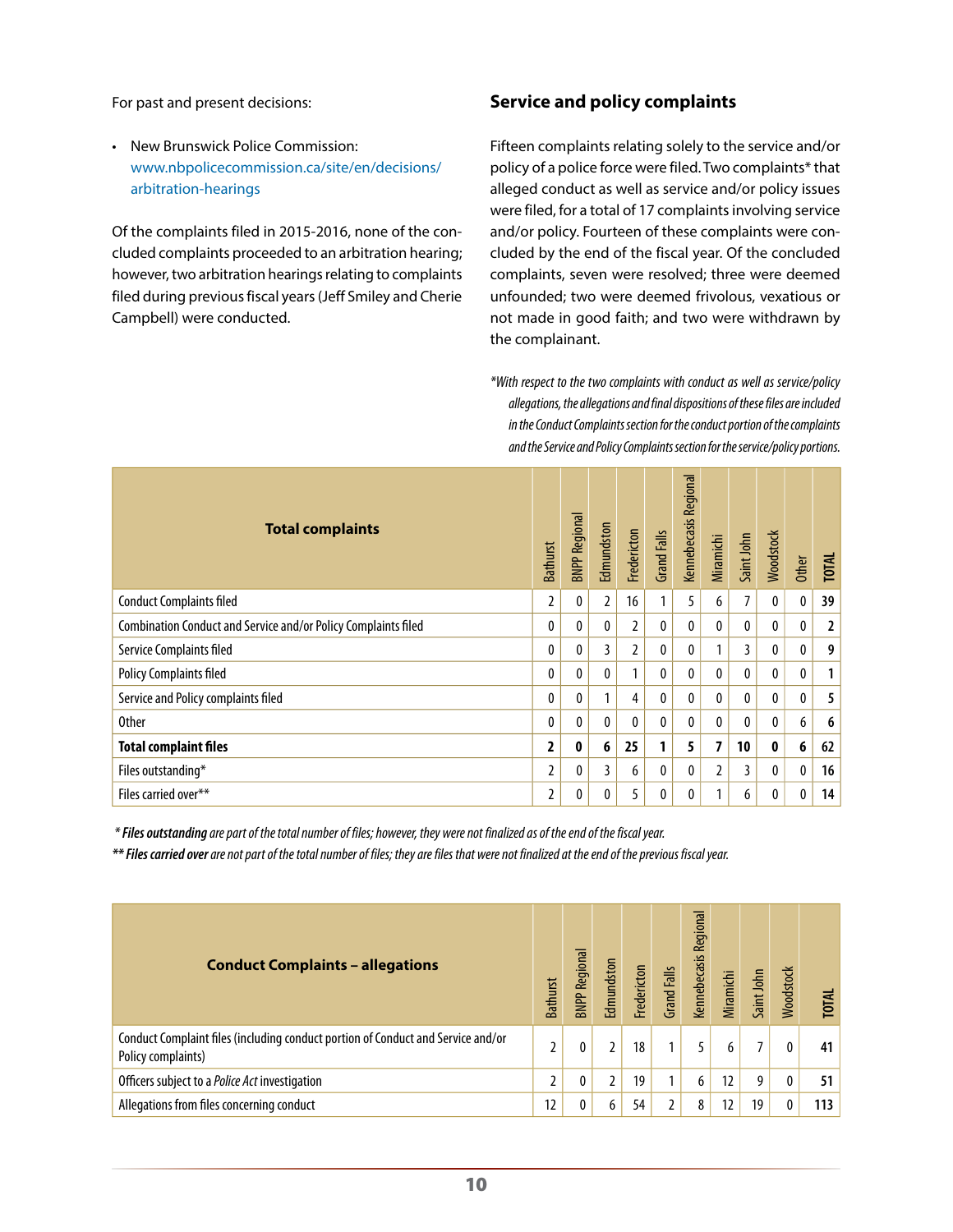| <b>Conduct Complaints - breaches of the code</b>                                           | <b>Bathurst</b> | <b>BNPP Regional</b> | Edmundston     | Fredericton  | <b>Grand Falls</b>      | Kennebecasis Regional | <b>Miramichi</b> | Saint John   | Woodstock | <b>TOTAL</b>   |
|--------------------------------------------------------------------------------------------|-----------------|----------------------|----------------|--------------|-------------------------|-----------------------|------------------|--------------|-----------|----------------|
| Discreditable conduct $-35(a)$                                                             | 4               | 0                    | $\overline{2}$ | 26           | $\mathbf{0}$            | 1                     | 0                | 8            | 0         | 41             |
| Neglect of duty $-35(b)$                                                                   | 2               | 0                    | 1              | 6            | 1                       | 6                     | 1                | 4            | 0         | 21             |
| Deceitful behaviour $-35(c)$                                                               | 0               | 0                    | 1              | 4            | 1                       | $\mathbf{0}$          | 1                | 1            | 0         | 8              |
| Improper disclosure of information $-35(d)$                                                | 0               | 0                    | $\mathbf{0}$   | $\mathbf{0}$ | $\mathbf{0}$            | $\mathbf{0}$          | $\mathbf{0}$     | 1            | 0         | 1              |
| Corrupt practice - 35(e)                                                                   | 0               | 0                    | 0              | $\mathbf{1}$ | 0                       | $\mathbf{0}$          | 0                | $\mathbf{0}$ | 0         | 1              |
| Abuse of authority $-35(f)$                                                                | 2               | 0                    | $\mathbf{0}$   | 9            | 0                       | $\mathbf{0}$          | 10               | 2            | 0         | 23             |
| Improper use and care of firearms $-35(q)$                                                 | $\overline{2}$  | 0                    | 0              | 0            | 0                       | $\mathbf{0}$          | 0                | $\mathbf{0}$ | 0         | $\overline{2}$ |
| Damage police force property $-35(h)$                                                      | 0               | 0                    | 0              | $\mathbf{0}$ | $\mathbf{0}$            | $\mathbf{0}$          | $\mathbf{0}$     | 1            | 0         | 1              |
| Misuse intoxicating liquor or drugs $-35(i)$                                               | 0               | 0                    | 0              | 0            | 0                       | $\mathbf{0}$          | 0                | 0            | 0         | 0              |
| Convicted of an offence $-35(j)$                                                           | 2               | 0                    | 1              | 6            | 0                       | $\mathbf{0}$          | 0                | $\Omega$     | 0         | 9              |
| Insubordinate behaviour $-35(k)$                                                           | 0               | 0                    | 1              | 1            | $\mathbf{0}$            | 0                     | $\mathbf{0}$     | 0            | 0         | $\overline{2}$ |
| Party to a breach - 35(I)                                                                  | 0               | 0                    | 0              | 1            | $\mathbf{0}$            | $\mathbf{0}$          | $\mathbf{0}$     | 2            | 0         | 3              |
| Workplace harassment $-35(m)$                                                              | 0               | 0                    | $\mathbf{0}$   | 0            | 0                       | 1                     | $\mathbf{0}$     | 0            | 0         | 1              |
| <b>Total allegations</b>                                                                   | 12              | 0                    | 6              | 54           | $\overline{\mathbf{c}}$ | 8                     | 12               | 19           | 0         | 113            |
| Allegations deemed frivolous/vexatious*                                                    | 0               | 0                    | 0              | 14           | 0                       | 0                     | 5                | $\Omega$     | 0         | 19             |
| Allegations outstanding (alleged breaches of code determined; however, file not finalized) | 12              | 0                    | 6              | 20           | $\mathbf{0}$            | $\mathbf{0}$          | $\overline{2}$   | 7            | 0         | 47             |

| <b>Conduct Complaints - final disposition of files</b>         | <b>Bathurst</b> | <b>BNPP Regional</b> | Edmundston     | Fredericton | Grand Falls | Kennebecasis Regional | Miramichi | Saint John     | Woodstock    | <b>TOTAL</b>   |
|----------------------------------------------------------------|-----------------|----------------------|----------------|-------------|-------------|-----------------------|-----------|----------------|--------------|----------------|
| Summary dismissal (frivolous/vexatious/not made in good faith) | 0               | 0                    | 0              | 5           | 0           | 0                     | 2         | 0              | 0            | 7              |
| Informal resolution                                            | 0               | 0                    | 0              | 1           | 0           |                       | 0         | $\mathbf{0}$   | $\mathbf{0}$ | $\overline{2}$ |
| No further action                                              | 0               | 0                    | 1              | 3           | 0           | 4                     | 4         | 3              | 0            | 15             |
| Settlement conference                                          | 0               | 0                    | 0              | 4           | 1           | 0                     | 0         | $\overline{2}$ | 0            | 7              |
| Arbitration hearing                                            | 0               | 0                    | 0              | 0           | 0           | 0                     | 0         | $\mathbf{0}$   | $\theta$     | 0              |
| Withdrawn                                                      | 0               | 0                    | 0              | 0           | 0           | 0                     | 0         | $\mathbf{0}$   | 0            | 0              |
| Files outstanding                                              | 2               | 0                    | 1              | 5           | 0           | 0                     | 0         | 2              | 0            | 10             |
| <b>Total files</b>                                             | 2               | 0                    | $\overline{2}$ | 18          | 1           | 5                     | 6         | 7              | $\bf{0}$     | 41             |
| Settlement conference – previous year                          | 1               | 0                    | 0              | 0           | 0           | 0                     | 0         |                | $\mathbf{0}$ | 2              |
| Arbitration hearing - previous year                            | 0               | 0                    | 0              | 2           | 0           | 0                     | 0         |                | 0            | 3              |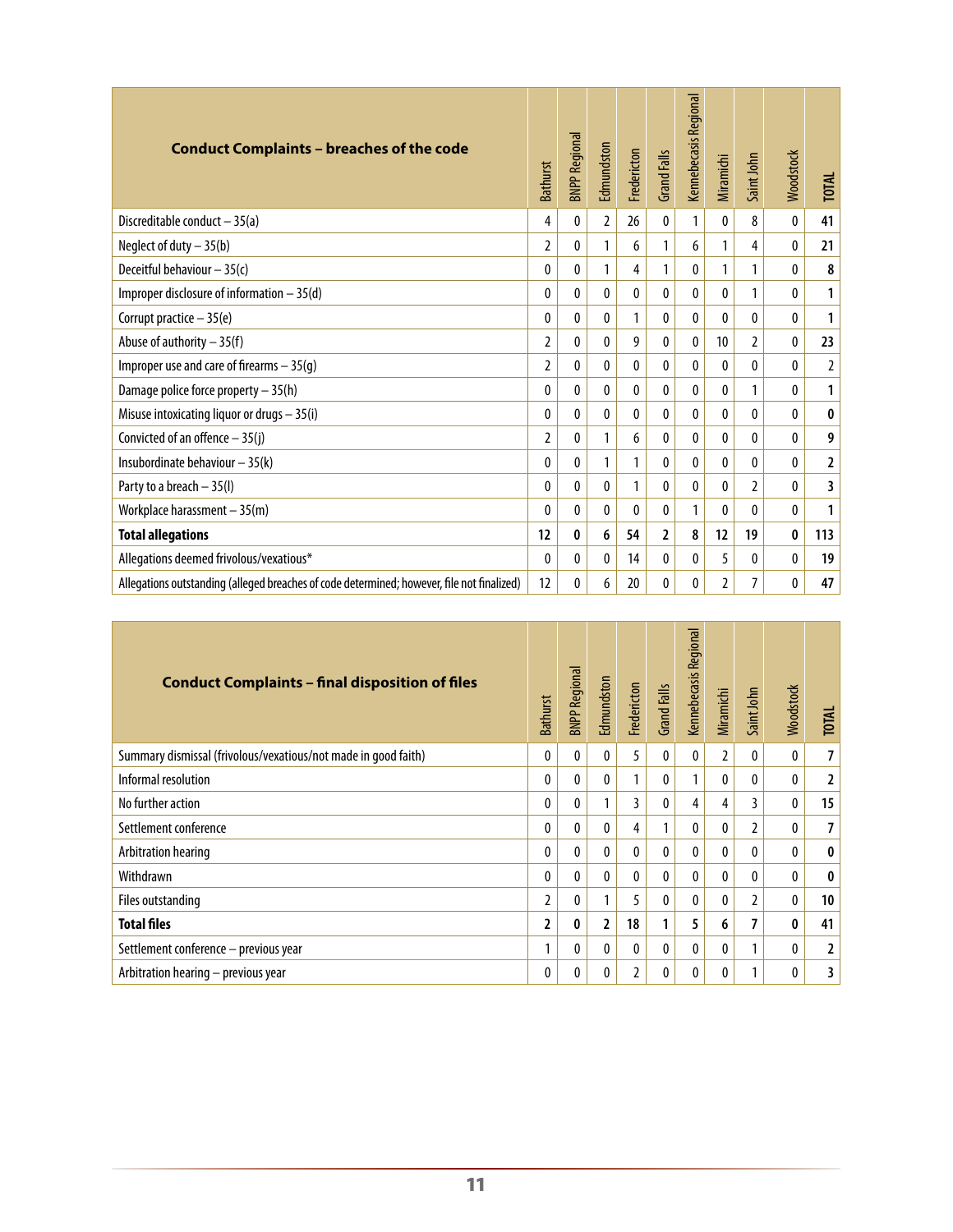### <span id="page-14-0"></span>Financial information

The commission had budget challenges in 2015-2016 uniquely due to increased costs incurred within the professional/legal services category under the Other Services expenditure group. While the fees charged by the commission's legal representatives have not increased, the volume of legal proceedings and research was significantly greater this fiscal year.

| <b>Status report by program/primary</b><br>Fiscal year ending March 31, 2016 |               |                |
|------------------------------------------------------------------------------|---------------|----------------|
|                                                                              | <b>Budget</b> | <b>Actuals</b> |
| - Personnel services                                                         | 245,600       | 213,444        |
| - Other services                                                             | 99,800        | 289,204        |
| - Materials and supplies                                                     | 6,600         | 4,723          |
| - Property and equipment                                                     | 5,000         | 1,939          |
| <b>Total</b>                                                                 | 357,000       | 509,310        |
| The commission overspent its budget in Other Services as a result of         |               |                |

costs incurred for legal fees and research.